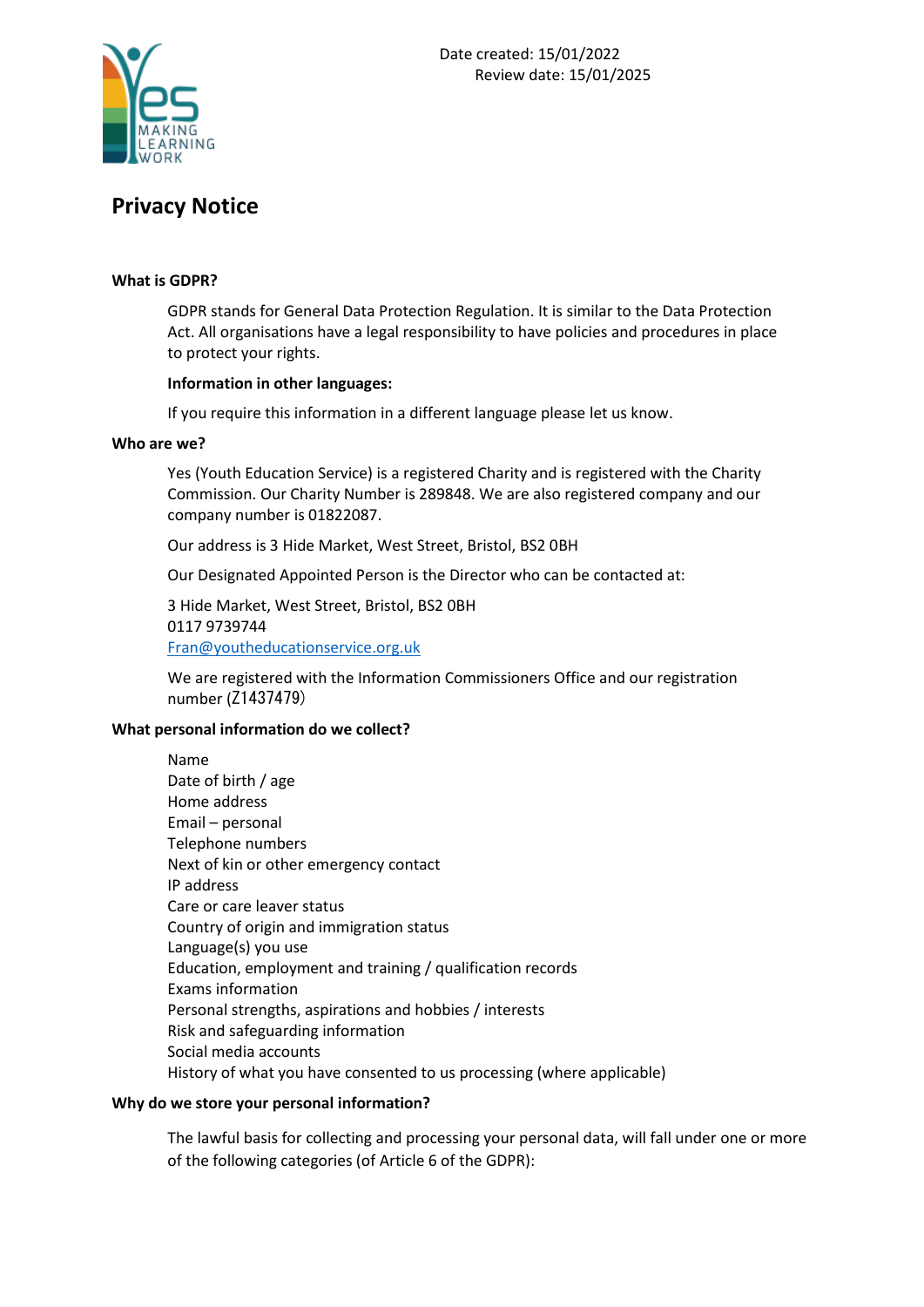**Consent:** when you have given us consent **Contract:** when we have a contract with you or might do in the future **Legal obligation:** when we have to comply with the law **Vital interests:** when we have to protect somebody's life **Public task:** when we have to perform a task in the public interest **Legitimate interests:** when it is for our legitimate business interests.

Due to the services, we offer we sometimes need to collect and process sensitive personal data which falls under 'special category data'.

## **Special category data that we collect:**

Childrens data Health and medical information, including any access, support, allergy and dietary needs Photo ID Videos, photographs and sound recording

#### **Why we collect and process your special category personal information**

Special category data may fall under one or more of these categories (as listed under Article 9 of the GDPR):

#### **Consent:** when you have given us consent

**Employment:** when we need it to meet our responsibilities in relation to employment, social security and social protection law – or we both need it to exercise our rights in employment **Vital interests:** when we have to protect somebody's life

**Legitimate activities:** when it is for our legitimate business activity - as long as it is not disclosed to anyone else without your consent

**Published by data subject:** when it relates to information you have already made public **Legal obligation:** when we need it for legal claims or court action

**Substantial public interest:** when there is a substantial public interest, but this will only be proportionate and we will safeguard your rights and the interests

**Health care:** when it is for preventative or occupational medicine, the assessment of the working capacity of an employee, medical diagnosis, the provision of health or social care or treatment

**Public health:** when it is in the public interest in the area of public health

**Archiving:** when it is needed for archiving purposes in the public interest, scientific or historical research purposes or statistical purposes.

#### **How do we collect your personal information?**

You give us your information directly, for example you apply to join our service or you communicate with us verbally, via email or text.

Someone else might give is to us, for example a referrer, either verbally, via email or through a referral form)

# **Your rights:**

- At Yes we will support you to exercise your rights in relation to your data and your rights will be different depending on the reason we hold your data.
- If you would like to exercise your rights please contact us at [information@youtheducationservice.org.uk](mailto:information@youtheducationservice.org.uk) and request a subject access request form.
- We may need you to confirm your identity before we can look into your request
- We will aim to complete your request within 28 days but if we think we have a valid reason this might be delayed by up to 2 additional months.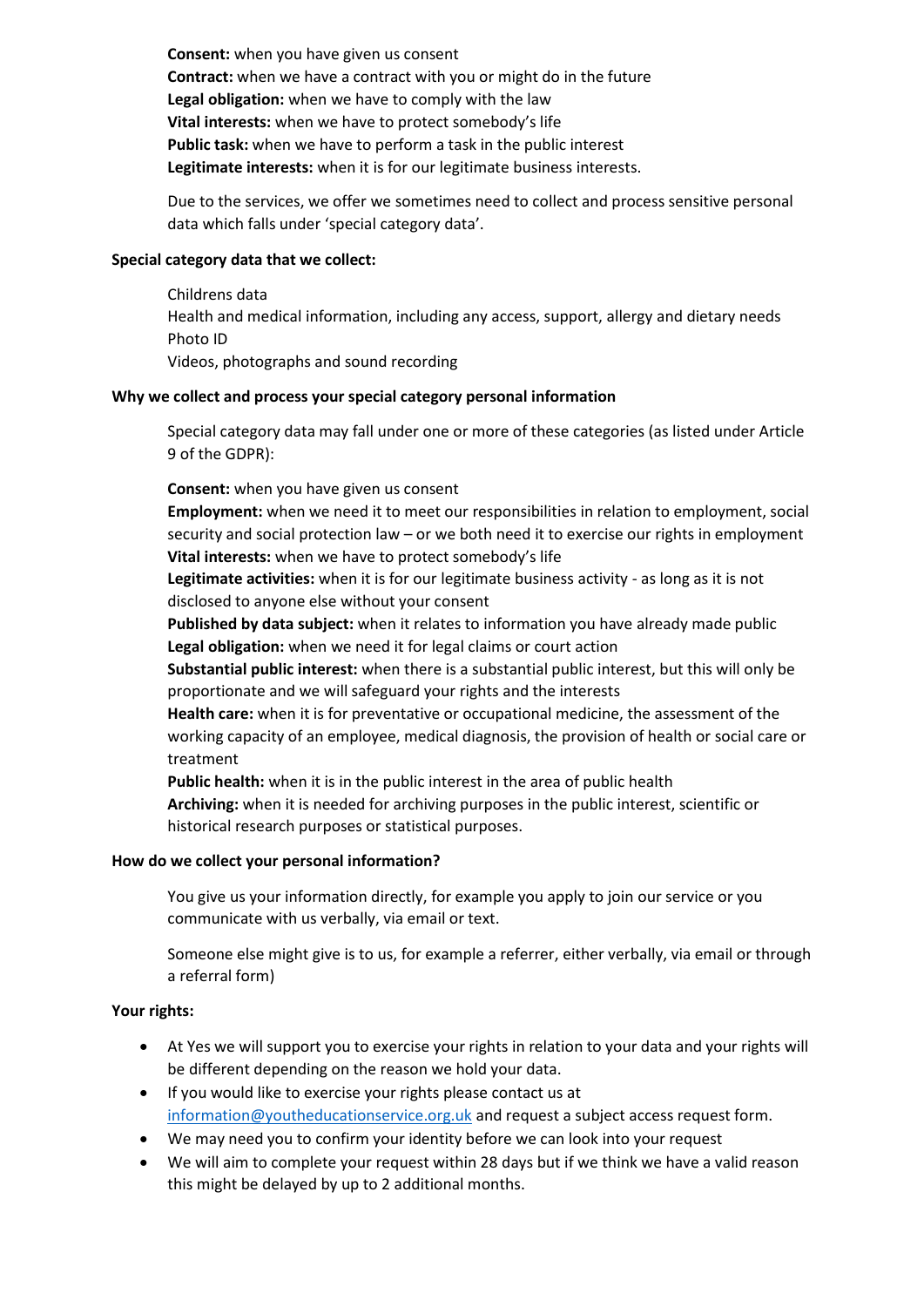- If you are not happy with how we respond to your request we will give you information about how you can lodge a complaint about our decision.
- Your right to be informed about the data we hold about you is contained in this privacy notice.
- You have a right to access the personal information we hold about you
- You have a right to request that we correct any information about you that that is incomplete or inaccurate.
- You have a right to ask us to erase your personal information (In some circumstances we may not be able to erase all of your personal data but this will depend on the lawful basis on which we hold it).
- You have a right to ask us to restrict data processing (For example if you think we are holding information unlawfully about you)
- The right to object to us processing your data (If you object to us processing your data and we do not have grounds to refuse it we will stop processing your data)
- You have a right to obtain and re-use your personal information (data-portability). You can ask us to send you the information we hold about you so you can re-use it. (We would remove information about other people that you do not have the right to see).

# **Sharing or disclosing your personal information**

We do not share or disclose your personal information to anyone else without your consent other than for the reasons contained in this privacy notice or:

- Where we have a legal responsibility
- To prevent harm or criminal activity
- If we have a contractual relationship with you

We will never sell your personal information or buy your personal information from any purpose.

# **Third Party Processors**

Yes uses other companies to process your personal information. All processors acting on our behalf process your data in accordance with instructions from us and all third-party processors have a contract with us and are expected to comply with this privacy notice and with all data protection laws and the General Data Protection Regulation.

Here is a list of the third-party processors we use and the information they process on our behalf:

| <b>Processor- Organisation</b> | Reason we use the      | What information we give them             |
|--------------------------------|------------------------|-------------------------------------------|
| name                           | company                |                                           |
| Dizions (Charity Log)          | Client record system   | Learner personal data                     |
| Markel                         | Insurance company      | Personal data related to insurance claims |
| Lloyds Bank                    | <b>Banking</b>         | Individual payee details                  |
|                                |                        | <b>Business payment information</b>       |
| Intuit (Quickbooks)            | Managing Yes' finances | Payroll information, including personal   |
|                                |                        | data                                      |
| Citrus HR                      | Employee information   | Employees personal information            |
| Canon                          | Printing               | <b>Financial information</b>              |
| <b>BKSB</b>                    | To help us understand  | Learner name                              |
|                                | your English and Maths |                                           |
|                                | level                  |                                           |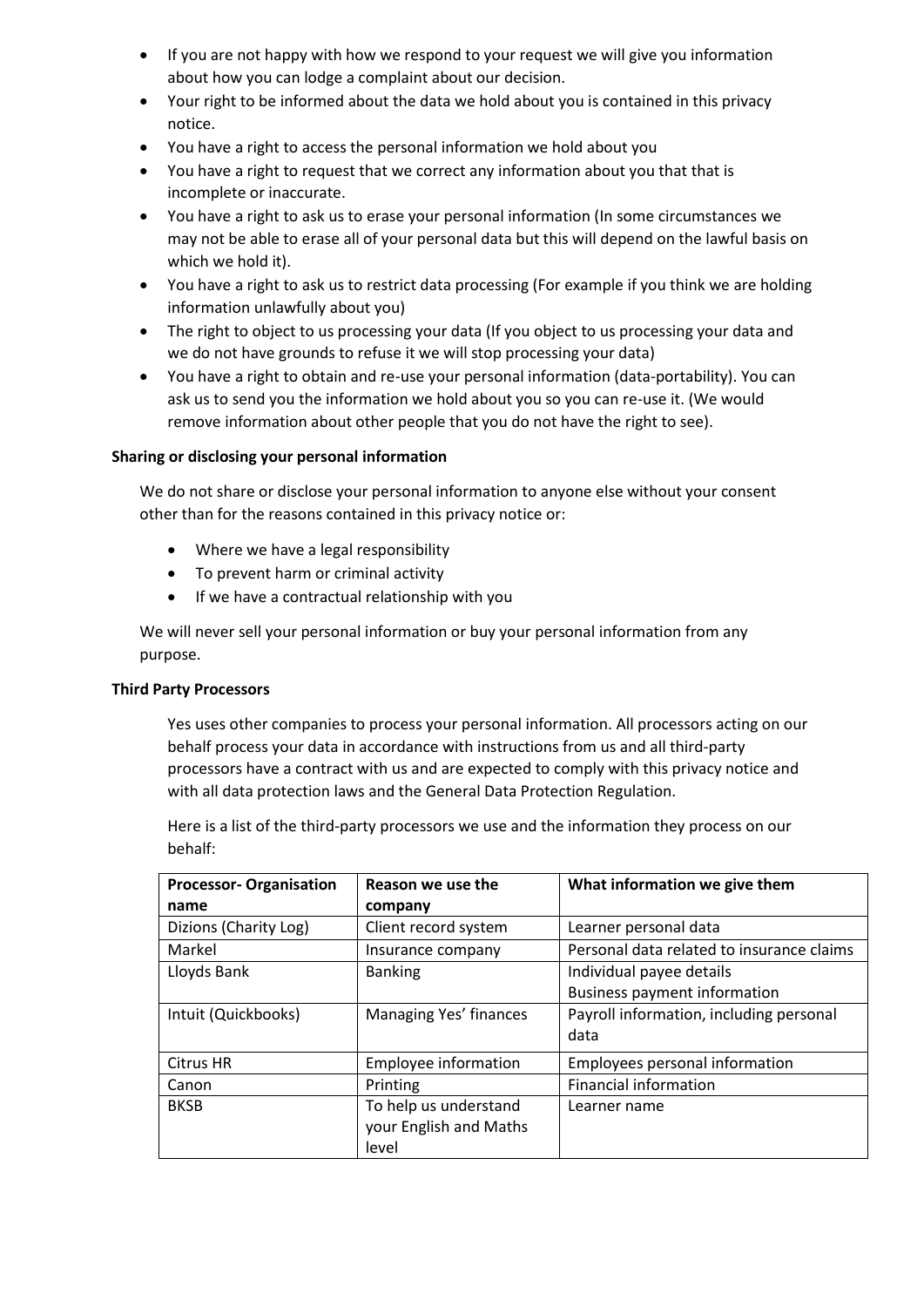| Twinkl                   | Teaching resources                                                                      | Staff personal details                               |
|--------------------------|-----------------------------------------------------------------------------------------|------------------------------------------------------|
| <b>National Numeracy</b> | To help us understand                                                                   | Learner name and email address                       |
| Challenge                | your maths level                                                                        |                                                      |
| <b>TES training</b>      | Staff training                                                                          | Staff personal details                               |
| <b>City and Guilds</b>   | Exam processing                                                                         | Learner personal data                                |
| Third Sector Systems     | Management of YES IT<br>hardware and Microsoft<br>account.                              | Staff personal details                               |
| <b>BAND Ltd</b>          | Disclosure and Barring<br>service (DBS) check<br>provider for safeguarding<br>purposes. | Staff, trustee or volunteer personal<br>information. |

#### **Safeguarding measures:**

We take your right to privacy seriously and we take a range of measures to protect and secure your personal information.

The measures we have in place include:

- Website security
- Firewalls
- Anti-virus / anti-malware software
- Encryption of computers and portable electronic devices which are also password protected
- Encrypted emails
- Restricted access to records and systems
- Policies and procedures that staff must follow including data breach procedures
- Lockable offices and filing cabinets in all of our offices
- Regular monitoring of processes to test security

We will notify you at the earliest opportunity if we have a data breach and we think your personal data is at risk. Depending on the severity of the breach we may also tell the Information Commissioners Office.

# **What happens if you don't provide your data to us?**

In some situations, we have a legal or contractual obligation to collect and provide your personal information to others, especially if we have to by law. Where this is the case, we will tell you which categories or types of data are required and which are not.

You are not obliged to provide your personal information to us. However, as most of the information we collect is required for us to provide you with our services or employment and to meet our obligations and our legitimate business interests - we will not be able to offer some our services if you do not provide certain personal information

# **Legitimate interests**

We process some of your data under the 'legitimate interests' legal basis.

#### **Retention Periods**

Yes only retains your personal information for as long as necessary and we have a data retention policy in place which states how long we keep data we receive.